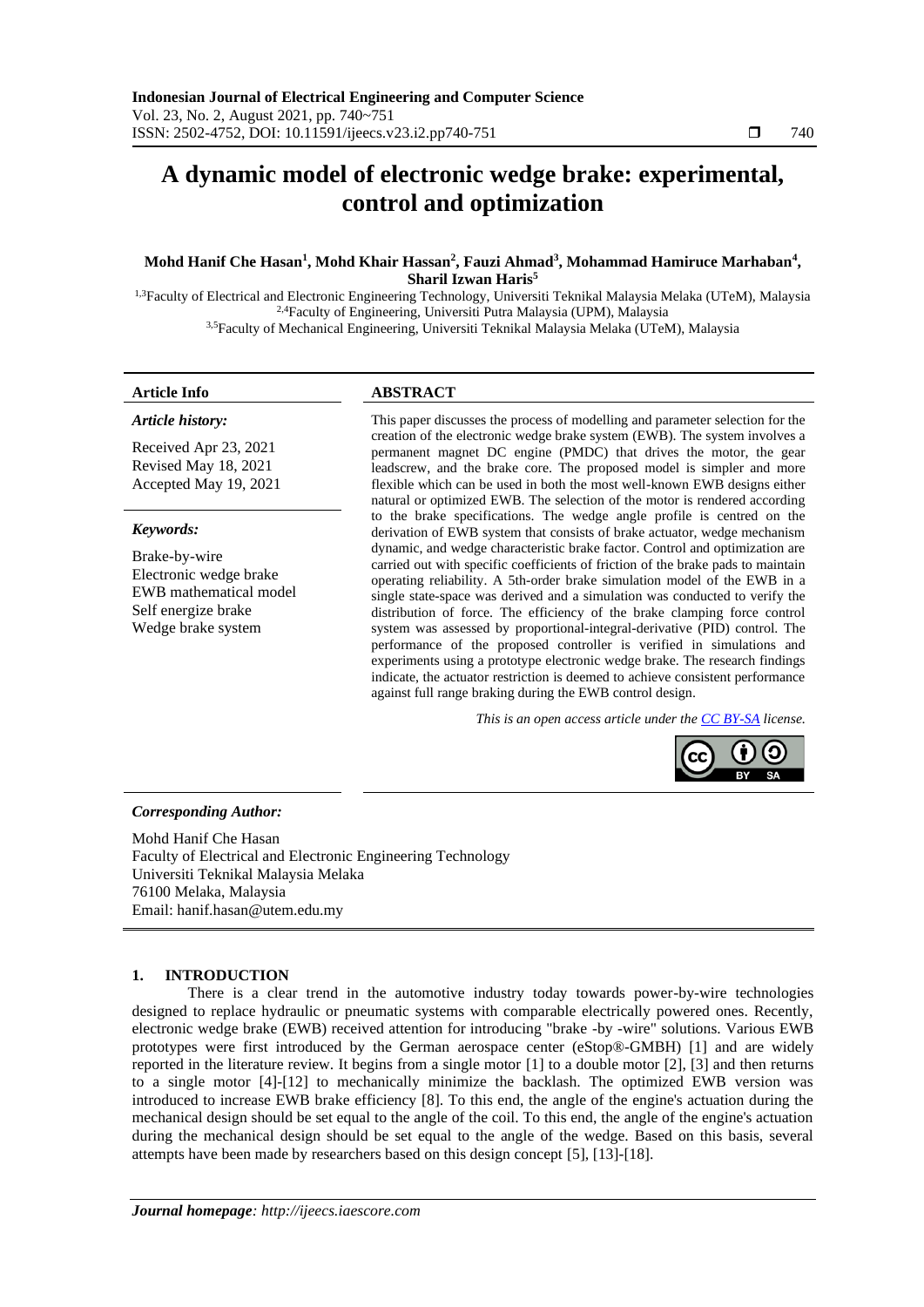The findings largely confirm that the use of a wedge in an electromechanical brake mechanism can dramatically reduce the necessary actuating forces and thus allow the development of much more sophisticated systems for automotive applications. Nevertheless, for the application, which the regulation of the EWB mechanism, it is noted that to achieve the highest level of fidelity protection there is still a significant barrier and downside [19]. Some of the obtained experimental results suggested several delays in the response signal and did not comply with the related theories. Upon analysis, it focuses on the less accurate prediction of the EWB system during the modelling phase, the simplification, idealization, and simulation methodology used during brake system modelling, and yet it is a critical piece of information which determines the brake system 's capabilities. As stated in [20], one of the key factors for achieving desirable control efficiency is the provision of an effective system model that can accurately simulate the system's dynamic behaviour. To date, the EWB framework has two popular methods of dynamic modelling, namely physical modelling (PM) and system identification (SI) methods. These two approaches are very useful in creating a mathematical model for the unit.

However, these methods do have advantages and drawbacks. The SIM technique can generate simulations of the exact responses that are true to the system mechanism [21]. Nonetheless, this model may not be appropriate for other systems. On the other hand, the developed model may be reused for other systems with the same mechanism in the case of PM techniques, but some adjustment of the parameters according to the mechanism of development is needed. In general, based on PM techniques, the dynamic EWB model was derived from the ordinary differential equation (ODE) by dividing the entire EWB system into three subassembly parts: DC-motor, Lead Screw and EWB-Brake Heart [8], [9], [11], [22]. So, these validated models are acceptable, and later contributed to the use of researchers. Even so, in these equations, there are disadvantages where the derivations have not ended with state-space or transfer function, form, and thus make it less reliable to use for control design. The implementation of a full EWB model based on 5 by 5 state space representation [22] surmounted these weaknesses.

It is noted that the EWB mechanism contains nonlinearities and variable parameters in its components which can also affect system performance, such as the efficiency of the lead screw or roller screw and the friction coefficient of the brake pad. The efficiency of the roller and the lead screw will depend on the translational variable, whether it acts as a driver or guide to the rotating part, whereas the pad's coefficient of friction increases proportionally to the pad's surface temperature and decreases the presence of water [23], [24] and water [25]. Otherwise the pad friction also has a nonlinearity of low disk speed which can be expressed with the sigmoid function [23]. Numerous researchers have tried a variety of methods to address these problems. However, the definitive way to solve this problem has yet to be found. In order to contribute to the advancement of the EWB, a complete model of an integrated EWB system using the PM method has been developed in this study. The objectives are deriving mathematical equation for PMDC for EWB, identify the effect of actuation angle, experimentally validate the model, and finally performed performance analysis of the EWB using PID controller.

There are four sections in this article. The first segment focuses on the implementation of the EWB and the review of other relevant work. The complete mathematical modelling of the optimized EWB is then defined, followed by the design section for the required goal, engine selection, and experimental validation of engine and EWB parameters. The PID controller-based clamping force controller is designed to simulate the model and the simulation result is addressed. PID parameters are tuned dependent on optimization-based tuning. Finally, the conclusion and the potential work plan are mixed in the last section.

### **2. MATHEMATICAL MODEL OF EWB**

In order to develop the EWB 's suitable mathematical modelling a clear understanding of the EWB process is required to provide better insight. The development of the EWB's mathematical equation is proposed in this section and will be explained on the basis of physical modelling. Subdividing the brake system into several different assemblies is useful for modelling purposes. These can be implemented within the overall model as separate subroutines or blocks, as shown in Figure 1. The brake model is divided into two main parts, the brake actuator, and the heart-brake mechanism. As shown in Figure 1, The brake actuator consisted of two components: the DC motor and the roller screw. The DC motor actuator is used in this system to move the input torque and force the centre brake through a roller screw, which transforms the angular motion of the DC motor into the axial motion of the coil in the centre of the brake. On the other hand, the heart of the brake, consisting of a wedge mechanism, a calliper, and a brake pad, may have diagonal motions, providing a clamping force to the brake disk.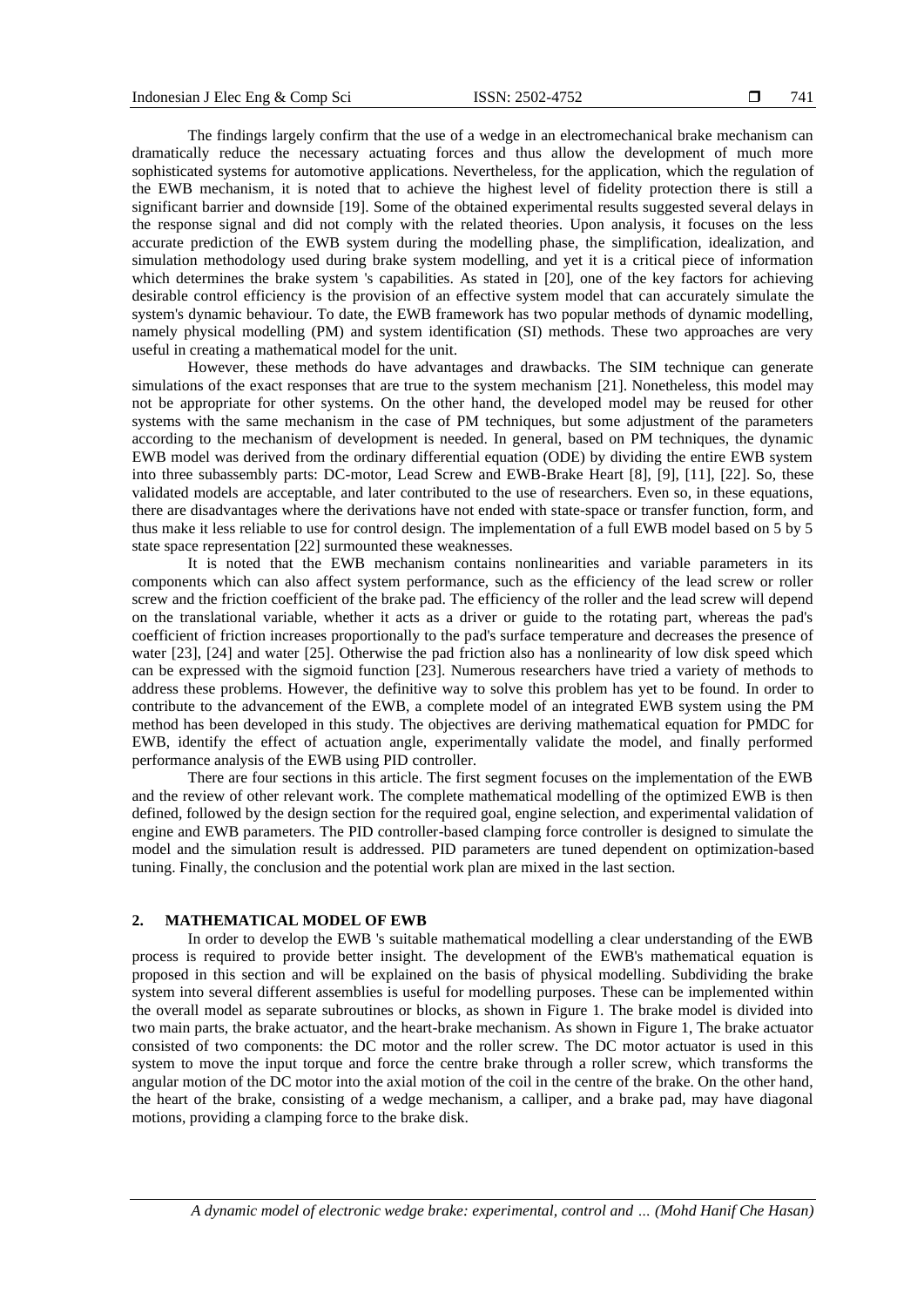

Figure 1. EWB Schematic diagram

#### **2.1. Brake actuator modelling**

This work used the permanent direct current magnet (PMDC) motor as the actuator. The PMDC motor is basically modelled by considering electrical and mechanical components. Here (*Jm*) is motor inertia,  $(K_t)$  constant torque,  $(K_e)$  electromotive force constant,  $(D_m)$  viscous friction motor constant and  $(T_l)$  load torque. Noted that, the  $(K_t)$  is equal to  $(K_e)$  if there are no electromagnetic losses in the motor, therefore the electrical power dissipated from the EMF back in the armature is transferred directly to mechanical power.

The mathematical equations of the PMDC motor are shown as follows. For the armature circuits:

$$
\dot{I_m} = -\frac{K_e}{L_m} \omega_m - \frac{R_m}{L_m} I_m + \frac{1}{L_m} V_m \tag{1}
$$

by considering the mechanical load, the rotational acceleration of the DC motor shaft is described as:

$$
\omega_m = -\frac{D_m}{J_m}\omega_m + \frac{K_t}{J_m}I_m - \frac{1}{J_m}T_l
$$
\n(2)

here the PMDC motor is connected directly to the brake mechanism using a single lead screw-type start. Afterward, the lead screw accompanied by a lossless planetary reduction gear is attached to the heart mechanism to obtain the required actuation force.

Based on Figure 1, the necessary motor drive force  $(F_m)$  can be calculated by taking into account several parameters of the lead screw such as the steadiness of the lead screw, (*Ka*), the viscous damping of lead screw,  $(D_a)$ , the reduction of the lead screw gear ratio,  $(N_a)$  and the screw lead,  $(L_a)$ . The lead screw plays an important role in turning the engine angle, (*θm*), engine speed (*ωm*), and engine torque screw, (*Tscrew*) into wedge position,  $(X_w)$ , wedge speed,  $(V_w)$ , and motor force,  $(F_m)$ . Remember that when viewed from the motor side, the motor torque screw, (*Tscrew*) is an engine load, (*Tl*).

The torque delivered to the screw can be represented as (3), assuming that the planetary reduction gear mass is very light and that the gear mechanism is less frictional. The lead screw output value is between 0 to 1. This mainly depends on the geometry of the contact surfaces, their finishing, and the helix angle of the lead screw thread. It also depends upon functional conditions such as load, speed, and lubrication. Although a lead screw 's efficiency is a true measured value, objective testing is the best method for determining the results. Based on the experimental work of the researcher the output of the lead screw used varies within certain tolerances from its nominal value [14], [26]. An approximation such as setting a constant value at the efficiency of the screw [27] can also be made, though. The torque / force efficiency of the constant lead screw is set to an optimum value measured at 0.65 for this work.

$$
T_{screw} = \frac{N_a L_a}{2\pi\eta} \left[ K_a \left( L_a \frac{N_a \theta_m}{2\pi} - \frac{X_w}{\cos \beta} \right) + D_a \left( L_a \frac{N_a \theta_m}{2\pi} - \frac{V_w}{\cos \beta} \right) \right]
$$
(3)

$$
F_m = 2\pi\eta \frac{r_{screen}}{N_a L_a} \tag{4}
$$

By substituting (3) into (4), the motor force (Fm) can be defined as follows:

$$
F_m = K_a \left( L_a \frac{N_a \theta_m}{2\pi} - \frac{X_w}{\cos \beta} \right) + D_a \left( L_a \frac{N_a \theta_m}{2\pi} - \frac{V_w}{\cos \beta} \right) \tag{5}
$$

Indonesian J Elec Eng & Comp Sci, Vol. 23, No. 2, August 2021: 740 - 751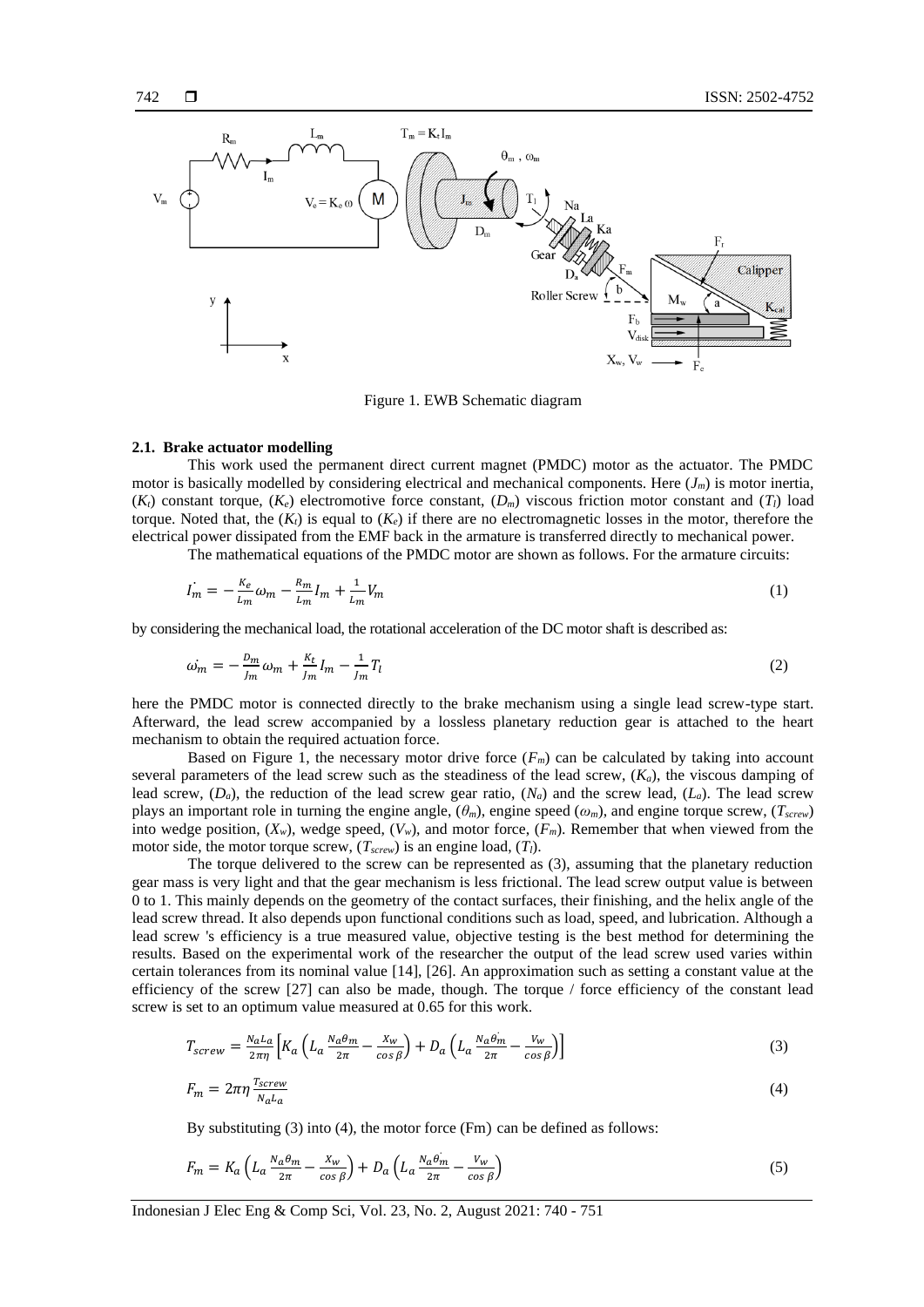#### **2.2. Wedge mechanism dynamic**

Consider the EWB with the angle of the motor shaft, *β* as in Figure 1. The relationship between the wedge actuation forces  $(F_m)$ , reaction forces  $(F_r)$ , and clamping forces  $(F_c)$  to the disc are derived based on force balance as follow:

The dynamic of a wedge in x-direction:

$$
F_m \cos \beta + \mu F_c - F_r \sin \alpha = M_w V_w \tag{6}
$$

By dividing with tan  $\alpha$ , the new form of (7) can be described as follow:

$$
F_r \cos \alpha = \frac{F_m \cos \beta + \mu F_c - M_W V_W}{\tan \alpha} \tag{7}
$$

Besides that, the dynamic of a wedge in y-direction stated as:

$$
F_m \sin \beta + F_r \cos \alpha - F_c = M_w V_w \tan \alpha \tag{8}
$$

where  $M_w$  and  $V_w$  are wedge mass and wedge velocity in x-direction, respectively. Substitute the (7) into (8), then rearrange will be produced.

$$
\dot{V}_w = \frac{F_n(\mu - \tan \alpha)}{M_w(\tan^2 \alpha + 1)} + \frac{F_m(\sin \beta \tan \alpha + \cos \beta)}{M_w(\tan^2 \alpha + 1)}
$$
(9)

From (9), we are interested in simplifying the complex multiplier formula of motor force (*Fm*) which is a function of the motor actuation angle and the wedge angle f (*β, α*). To achieve optimum multiplication of the brake factor, the motor shaft angle should have the same angle as the wedge angle instead of a zero angle as on a normal EWB. Assuming the two angles are equal, this function can be summarized as follows,

$$
f(\beta, \alpha) = \cos \beta + \sin \beta \tan \beta
$$

$$
f(\beta, \alpha) = \frac{1}{\cos \beta}
$$

Thus, the simplified wedge dynamic model can be described as:

$$
\dot{V}_w = \frac{1}{M_w(\tan^2 \alpha + 1)} \Big[ F_c(\mu - \tan \alpha) + \frac{F_m}{\cos \beta} \Big] \tag{10}
$$

Meanwhile, the clamping force depends on the calliper stiffness (*Kcal*), wedge displacement, and wedge angle.

$$
F_c = K_{cal} X_w \tan \alpha \tag{11}
$$

Substitute (11) into (12) then produce,

$$
\dot{V}_w = \left[\frac{K_{cal} \tan \alpha(\mu - \tan \alpha)}{M_w (\tan^2 \alpha + 1)}\right] X_w + \left[\frac{1}{M_w (\tan^2 \alpha + 1) \cos \beta}\right] F_m \tag{12}
$$

Where:

$$
\beta = \begin{cases} 0 & , for Normal EWB \\ \alpha & , for Optimized EWB \end{cases}
$$

#### **2.3. Wedge brake factor**

The EWB braking factor plays an important role in enlarging the ratio of braking force versus actuator force. In contrast to the conventional braking factor, the wedge-based brake system will increase several times the braking factor due to the self-energizing effect. In steady state condition, in (10) can be simplified as follows:

*A dynamic model of electronic wedge brake: experimental, control and … (Mohd Hanif Che Hasan)*

743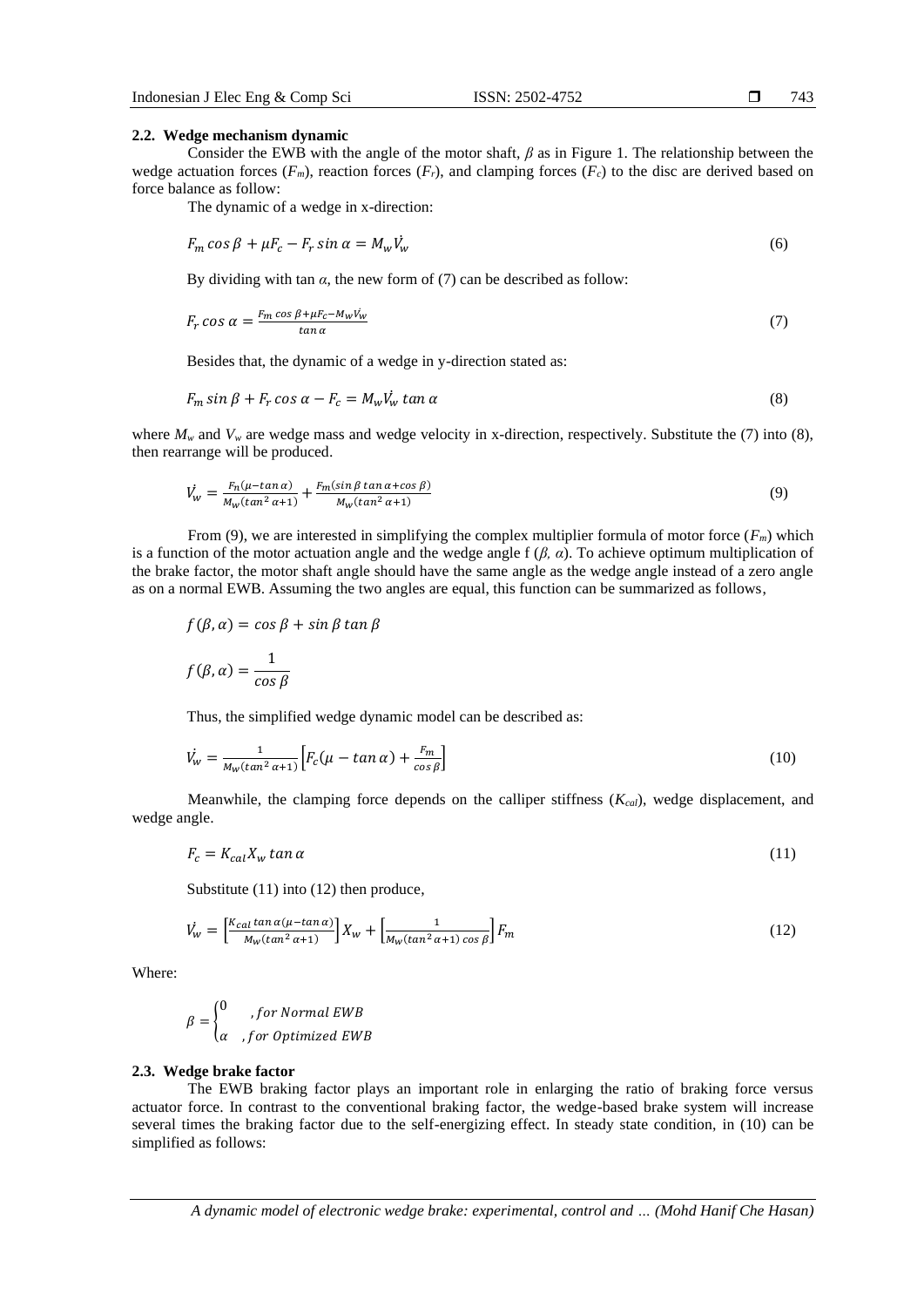$$
F_c(\mu - \tan \alpha) + \frac{F_m}{\cos \beta} = 0 \tag{13}
$$

a pair of brake pads installed each wheel disk generate double brake force. Thus, relation between braking forces and clamping forces is stated as,

$$
F_c = \frac{F_b}{2\mu} \tag{14}
$$

Substituting (14) to (13), and then rearranging the equation will produce a wedge characteristic brake factor, C \*:

$$
C^* = \frac{F_b}{F_m} = \frac{2\mu}{\tan \alpha - \mu} \left(\frac{1}{\cos \beta}\right) \tag{15}
$$

where:

$$
\beta = \begin{cases} 0 & , for Normal EWB \\ \alpha & , for Optimized EWB \end{cases}
$$

Based on (15), we can realize that although the actuator angle (*β*) should be set equal to the wedge angle  $(a)$  to obtain optimum amplification of the braking factor, the amount of additional amplification in the EWB varies according to the angle of the actuator. The additional amplification value increase as angle of wedge increase. Furthermore, the efficiency of the personalized EWB can be calculated using (15). By using the recommended wedge angle spacing for standard coefficient of friction brake pads, which is approximately 25 to 43 degrees [28], the optimized EWB increases the braking factor from 10.3 to 36.7 percent compared to the normal EWB. As shown in Table 1, the (15) developed to represent the characteristic brake factor is simpler and slightly differs from other researchers. Many researchers multiply the equation by two, as each wheel uses a double brake pad. The researchers still underestimate the wedge friction coefficient  $(\mu_w)$  but are considered in [28].

| Table 1. Brake factor formula representation by researchers |                                                                                                               |  |
|-------------------------------------------------------------|---------------------------------------------------------------------------------------------------------------|--|
| Source                                                      | Equation of characteristic brake factor of optimized EWB                                                      |  |
| Year 2007, Fox et al. [8],                                  | $\frac{2\mu}{\tan\alpha-\mu}(\cos\beta+\sin\beta\tan\alpha)$                                                  |  |
| Year 2013, Park et al. [29]                                 |                                                                                                               |  |
| Year 2015, Shin et al. [13]                                 | $\frac{\cos(\alpha-\beta)}{2}$                                                                                |  |
| Year 2017, Wang et al. [28]                                 | $cos\alpha$<br>$tan \alpha - \mu$<br>2 и                                                                      |  |
| This article                                                | $\cos \alpha (\tan \alpha - \mu) + \mu_w \cos \alpha + \mu_w \mu \sin \alpha$<br>cos B.<br>$tan \alpha - \mu$ |  |
|                                                             |                                                                                                               |  |

#### **2.4. Proposed complete EWB model**

The entire EWB model can be obtained by combining all the mathematical differential equations, as discussed previously in a separate component. There are 5 states available, which are wedge distance  $(X_w)$ , wedge velocity  $(V_w)$ , motor angle  $(\theta_m)$ , angular motor velocity  $(\omega_m)$ , and motor current  $(I_m)$ . Substitute (5) for the dynamic wedge from the axial lead screw to (12).

$$
\dot{V}_{w} = \left[\frac{K_{cal} \tan \alpha (\mu - \tan \alpha) - K_{a}}{M_{w} (\tan^{2} \alpha + 1)} \right] X_{w} + \left[ -\frac{D_{a}}{M_{w} (\tan^{2} \alpha + 1) \cos^{2} \beta} \right] V_{w} + \left[ \frac{K_{a} L_{a} N_{a}}{M_{w} (\tan^{2} \alpha + 1) \cos \beta} \right] \theta_{m}
$$
\n
$$
+ \left[ \frac{D_{a} L_{a} N_{a}}{M_{w} (\tan^{2} \alpha + 1) \cos \beta} \right] \theta_{m}
$$
\n(16)

By substitute (3) for lead screw into (2) from PMDC Motor mechanical equation, then rearrange it as,

$$
\omega_m = \left[\frac{L_a N_a K_a}{2\pi\eta J_m \cos \beta}\right] X_w + \left[\frac{L_a N_a D_a}{2\pi\eta J_m \cos \beta}\right] V_w + \left[-\frac{(L_a N_a)^2 K_a}{4\pi^2 \eta J_m}\right] \theta_m + \left[-\frac{(L_a N_a)^2 D_a}{4\pi^2 \eta J_m} - \frac{D_m}{J_m}\right] \omega_m + \left[\frac{K_t}{J_m}\right] I_m \tag{17}
$$

Indonesian J Elec Eng & Comp Sci, Vol. 23, No. 2, August 2021: 740 - 751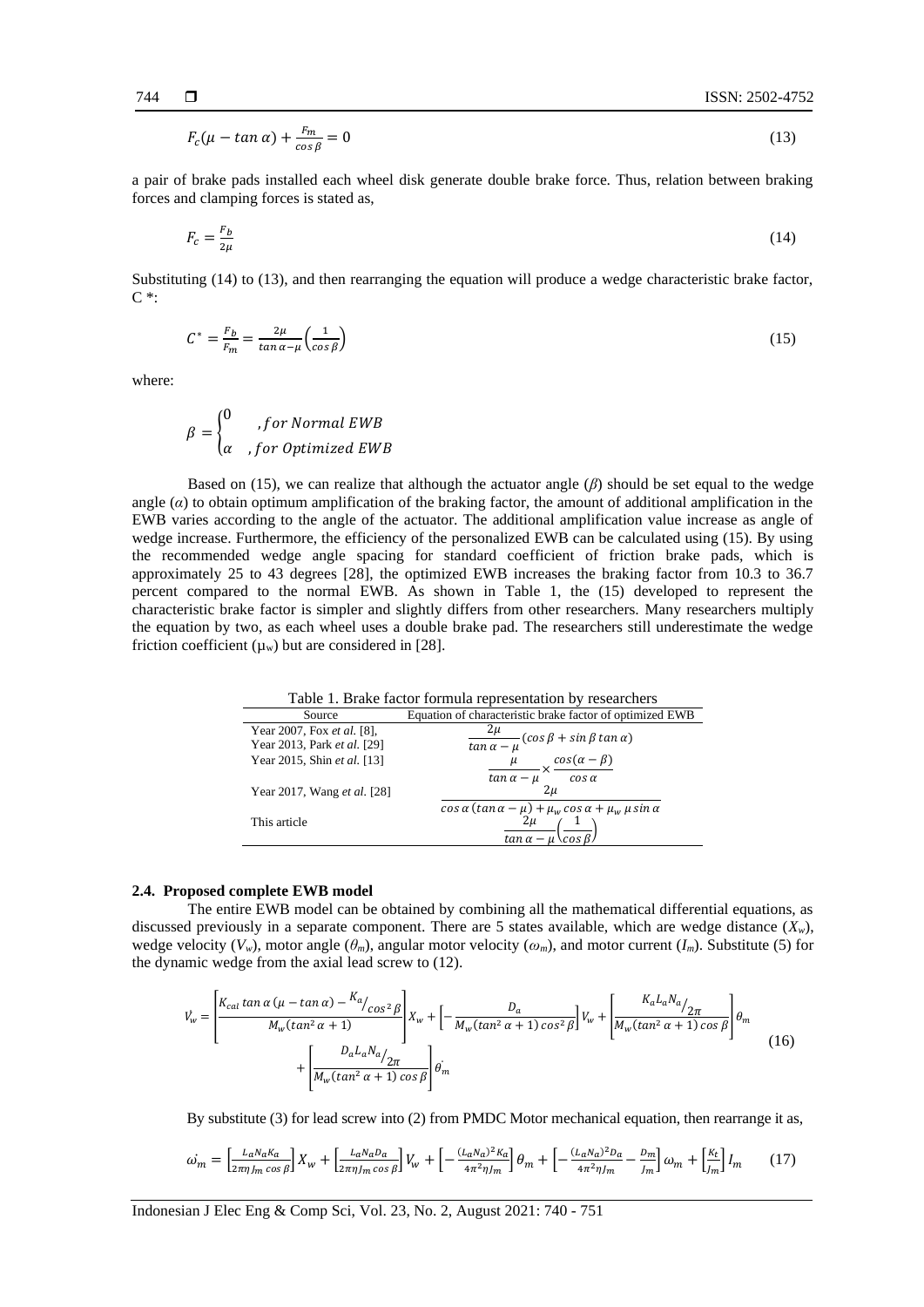The (1) from PMDC Motor electrical equation can be rearranged as follow,

$$
I_m^{\cdot} = \left[ -\frac{\kappa_e}{L_m} \right] \omega_m + \left[ -\frac{R_m}{L_m} \right] I_m + \left[ \frac{1}{L_m} \right] V_m \tag{18}
$$

The complete EWB actuator model representing the combination of the engine, the lead screw with the gear and the EWB (brake heart) mechanism is finally derived from this. Final differential (16), (17) and (18) may be depicted for the form in the fifth-order linear state space:

$$
\begin{aligned}\n\{\dot{X} &= Ax + Bu \\
\{y &= Cx + Du \\
x &= [X_w, V_w, \theta_m, \omega_m, I_m]^T\n\end{aligned}
$$
\n
$$
\begin{aligned}\n\dot{X} &= Ax + Bu \\
\qquad &= [X_w, V_w, \theta_m, \omega_m, I_m]^T\n\end{aligned}
$$
\n(19)

$$
A = \begin{bmatrix} 0 & 1 & 0 & 0 & 0 \\ \frac{-K_a - a_1 a_4^2}{a_2 a_4^2} & \frac{-D_a}{a_2 a_4^2} & \frac{K_a a_3}{a_2 a_4} & \frac{D_a a_3}{a_2 a_4} & 0 \\ 0 & 0 & 0 & 1 & 0 \\ \frac{K_a a_3}{\eta J_m a_4} & \frac{D_a a_3}{\eta J_m a_4} & \frac{-K_a a_3^2}{\eta J_m} & \frac{-D_m}{J_m} - \frac{D_a a_3^2}{\eta J_m} & \frac{K_t}{J_m} \\ 0 & 0 & 0 & \frac{-K_e}{L_m} & \frac{-K_m}{L_m} \end{bmatrix}, B = \begin{bmatrix} 0 \\ 0 \\ 0 \\ \frac{1}{L_m} \end{bmatrix}, \quad and \ C = \begin{bmatrix} K_{ca1} \tan(\alpha) \\ 0 \\ 0 \\ 0 \end{bmatrix} \qquad (20)
$$

where

$$
a_1 = K_{cal} \tan \alpha (\tan \alpha - \mu)
$$
  
\n
$$
a_2 = M_w (\tan^2 \alpha + 1)
$$
  
\n
$$
a_3 = \frac{L_a N_a}{2\pi}
$$
  
\n
$$
a_4 = \cos \beta,
$$
  
\n
$$
\beta = \begin{cases} 0, & \text{for Normal Actuation EWB} \\ a, & \text{for Optimized Actuation EWB} \end{cases}
$$

# **3. MODEL VALIDATION**

#### **3.1. Brake requirement**

Several specifications were laid out in this study to define the optimum braking force in the design of the EWB. The objective is to develop an EWB system for the use of medium sized passenger vehicles in the Bsegment as in [30]. The effective braking force generated by the electronic wedge brake depends primarily on the angle of the wedge. Determination of the optimum wedge angle is therefore critical in the design of the electronic wedge brake. Since the angle of the wedge depends on the coefficient of friction of the brake pad, priority should be given to selecting the brake pad. The angle of the wedge and the selection of the brake pad are two critical factors to produce a higher braking force and to avoid the possibility of the wedge sticking. Therefore, in this study, a brake pad type FF (SAE Code) with a friction coefficient ranging from 0.35 to 0.45 was selected for use in the design of the EWB. Based on the coefficient of the brake pad, the optimization was performed and the optimum wedge for the wedge function was found to be 24.5 degrees.

By substituting the wedge angle and the pad coefficient value for (15), the brake factor of the selected wedge angle may be tested. A brake factor of around 7.276 can be produced with a pad coefficient of 0.35. If *β* is not entered in the equation (normal EWB) only 6.621 will be produced for the same parameter otherwise. Self-reinforcement at the maximum value will be at a friction coefficient of 0.45, so no motor force is required. When the pad coefficient exceeds this value, however, it is very difficult to control, because the brake factor is very high. In addition, it is checked using the same equation that only 982.96 N motor power is required to produce a maximum braking force of 7152 N.

In addition, the necessary engine torque can be examined by consuming (4). Here, it is set that La is 3 mm, that η is 0.65, and that Na is 1. Noted, the Fm. It is equivalent to 982.96 N, which has already been calculated. The torque generated by this measurement is 0.7220 Nm. Otherwise, (20) can be used to obtain the required engine speed. This equation assumes that the load generated by the wedge movement is linear.

$$
RPM_{target} = \frac{60 * G_W}{L_a \tau \tan \alpha} \tag{20}
$$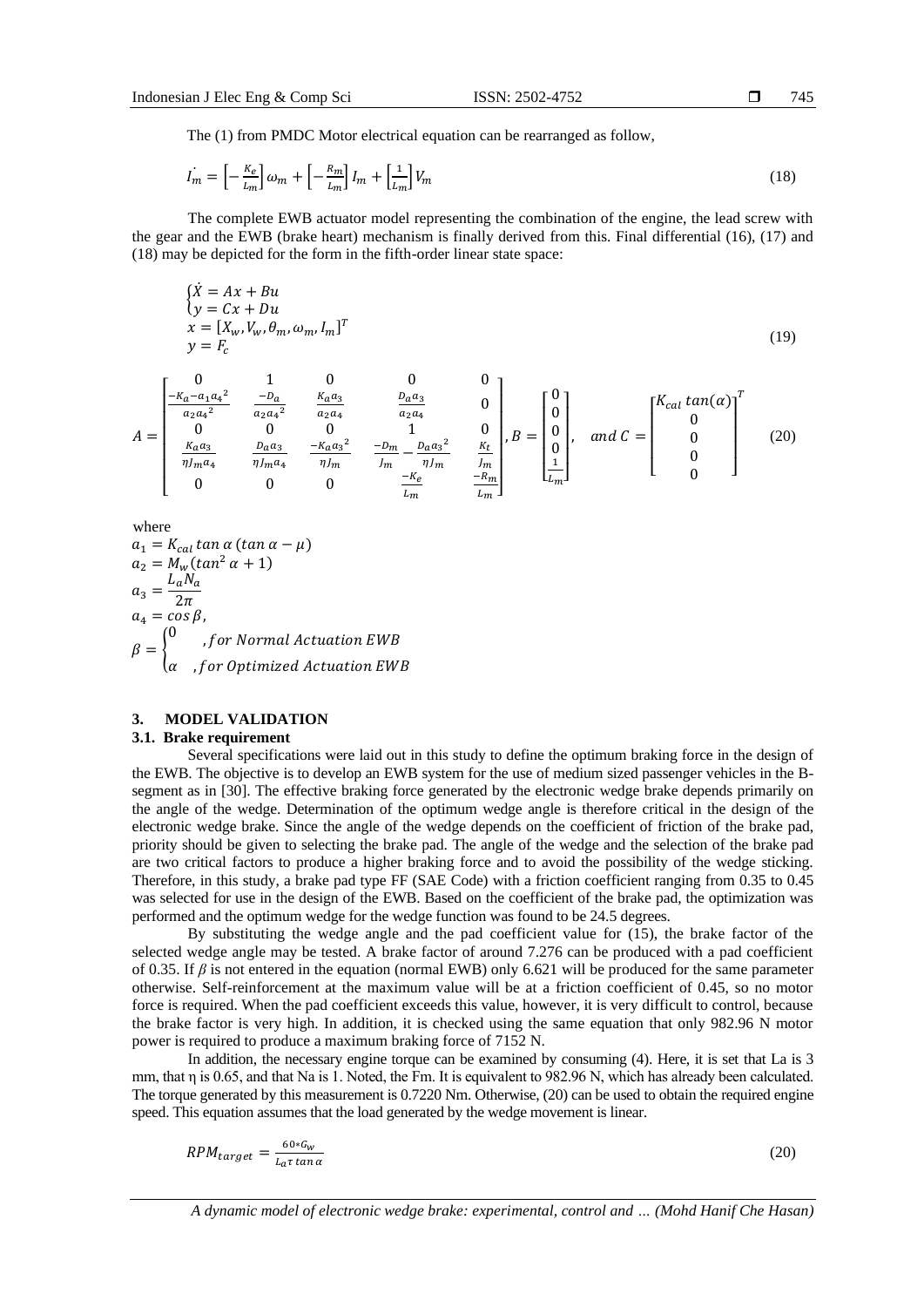The equation as the  $G<sub>w</sub>$  is a wedge travelling distance at the average braking force from the rest position to the maximum displacement, which is the goal time to reach. The distance between the pad and the disk is set at 0.5 mm (gapping mode), and the maximum displacement during brake operation is 0.5 mm (clamping mode). The target time for achieving maximum brake force is set at 0.2 s. The maximum engine speed achieved by the target RPM is 219.43 RPM, based on these parameters.

Engine selection was made by reference to the parameters calculated. It is determined that Xiangyi Enterprise Co., Ltd 's DC carbon-brush engine model IG-420024X with a rated torque of 0.98 NM at 248 RPM is suitable for design requirements. Noted the engine had a power rating at 41. 3 W and can vary according to torque and set rpm. This choice of engine is rational since about 60W of input power is currently used in [27] to stop the vehicle at demand of 950 Nm, while another researcher is using less than 50 W to stop 2000 kg of the vehicle [7].

#### **3.2. Controller design**

The EWB controller is performed to verify system performance based on the requirement of target design and to ensure the efficiency of the previous motor selection procedure. Using the MATLAB control system designer tool, the proportional-integral-derivative (PID) tuned gradient-descent-active-set algorithm optimisation method. The proper tuning based on SISO-Optimization technique [31], [32] is used to reduce response time to the minimum level.

The optimization is performed based on a design requirement depending on an overshoot of 5 per cent, an increase of 0.2 s, and an actuator saturation limit of 0.0012 V for the reference unit step. The PMDC engine used receives an input voltage of up to 12 V, and the maximum braking force at each front wheel is 7.152 N. Thus, the maximum clamping force required by dividing it with the brake pad coefficient is 10,217 N. The actuator saturation shall be considered to sustain the brake force controller output from the minimum to the maximum braking force requirements for a wide working envelope.

Due to the existing constraint rule solution set during optimisation, the design criterion was readjusted at an optimum level. Based on this analysis, the parameters of the PID controller, which is the proportional gain, *KP*, are obtained. It is 0.000289, integral gain, *KI*. It is 0.000606. The derivative gain, *KD*. It is 2.97 x 10-5, and the time constant of the derivative first-order filter,  $T_f$ . It is 0.0325.

# **4. EXPERIMENTAL VALIDATION AND EWB PARAMETERS**

Since all 6 DC motor parameters are not directly informed, the engine performance during no-load and the average load available on the datasheet are used as a guide to the engine parameters obtained. However, by solving motor mathematical modelling on (1) and (2) with datasheet information, only 4 parameters can be obtained. Using the MATLAB software, two other parameters are obtained, engine inertia and inductance, by evaluating the physical motor via system identification. The engine encoder's motor location signal is connected to the PC via the NI-PCI-6221 DAQ card. To obtain two additional motor parameters, the approximate transfer function model obtained is then replaced with another 4 available parameters. Based on these parameters the engine characteristics graph is produced to be validated with the engine data sheet as in Figure 2.



Figure 2. PMDC motor characteristics based on experimental data and IG-420024X graph datasheet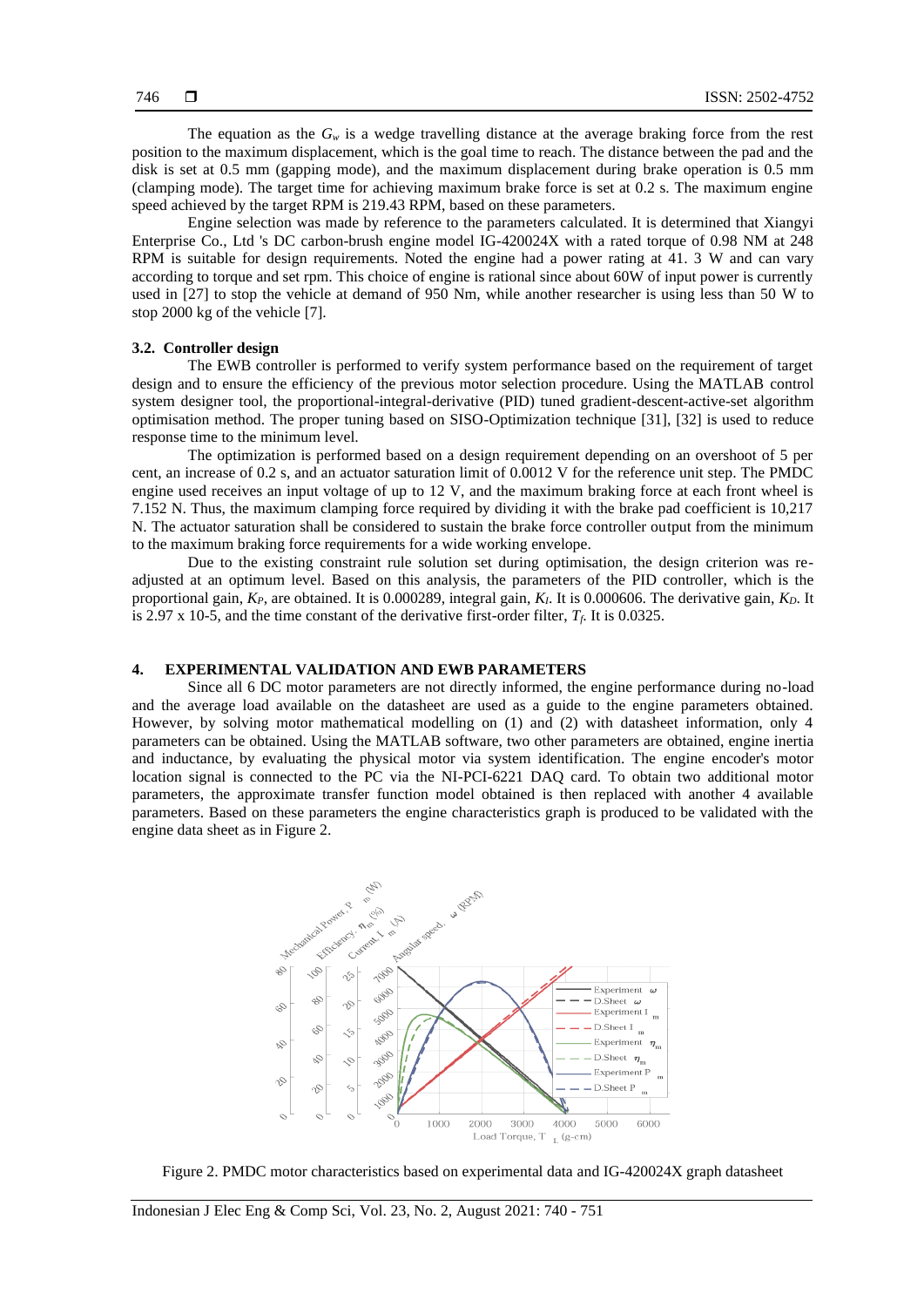As illustrated in Figure 2. The parameters obtained in the previous method are true because the trend and the value of the graph obtained are identical to the trend shown in the datasheet of the supplier. Several parameters are obtained to test the complete EWB model, based on physical parameters such as selected DC motor, brake pad, and wedge parameters, and others taken from research papers as mentioned in the previous discussion. Because the EWB prototype still under production, those specifications have not yet been finalized. Table 2 lists all parameters used for this research.

|--|

| No | Parameter, Symbol                      | Value (Unit)          |
|----|----------------------------------------|-----------------------|
| 1  | Motor Resistance, $R_m$                | $0.4781$ $\Omega$     |
| 2  | Motor Inductance, $L_m$                | $0.0230$ H            |
| 3  | Electromotive Force Constant, $K_e$    | $0.0158$ N.m/A        |
| 4  | Torque constant, $K_t$                 | $0.0156$ N.m/A        |
| 5  | Motor moment inertia, $I_m$            | 7.094 x 10-3 Kg.m2/s2 |
| 6  | Motor viscous friction constant, $D_m$ | 1.9175 x 10-5 N.m.s   |
| 7  | Gear Reduction, $N_a$                  | 1/24                  |
| 8  | Axial stiffness, $K_a$                 | 750e6 N/m             |
| 9  | Axial viscous friction constant, $D_a$ | $9.3279 \times 10-5$  |
| 10 | Lead Screw efficiency, $\eta$          | 0.63                  |
| 11 | Lead Screw Pitch, $L_a$                | $3 \text{ mm}$        |
| 12 | Wedge Weight, $M_w$                    | $0.3$ Kg              |
| 13 | Wedge Angle, $\alpha$                  | 24.5 degree           |
| 14 | Motor axial angle, $\beta$             | 24.5 degree           |
| 15 | Calliper stiffness, $K_{cal}$          | 44.8385 x 106 N/m     |
| 16 | Brake pad coefficient, $\mu$           | 0.35                  |

# **5. RESULTS AND DISCUSSION**

This stage is designed to ensure engine selection and other EWB parameters follow design requirements. For this reason, the brake clamping force control system is designed. A series of tests were performed to investigate the performance of the system for the entire operating envelope, i.e., from low to maximum brake clamping force as shown in Figure 3. It shows that the designed controller met the performance requirements for a series of step commands. The main key to consistency in performance is due to the saturation of the actuator consideration during system design.



Figure 3. PID based EWB brake clamping force response to force step commands of 10%, 20%, 40%, 60%, 80% and 100% from maximum 10,217 N force demand

The investigation of designed system behaviour is further evaluated during step input tracking with maximum clamping force of 10,217 N as in Figure 4.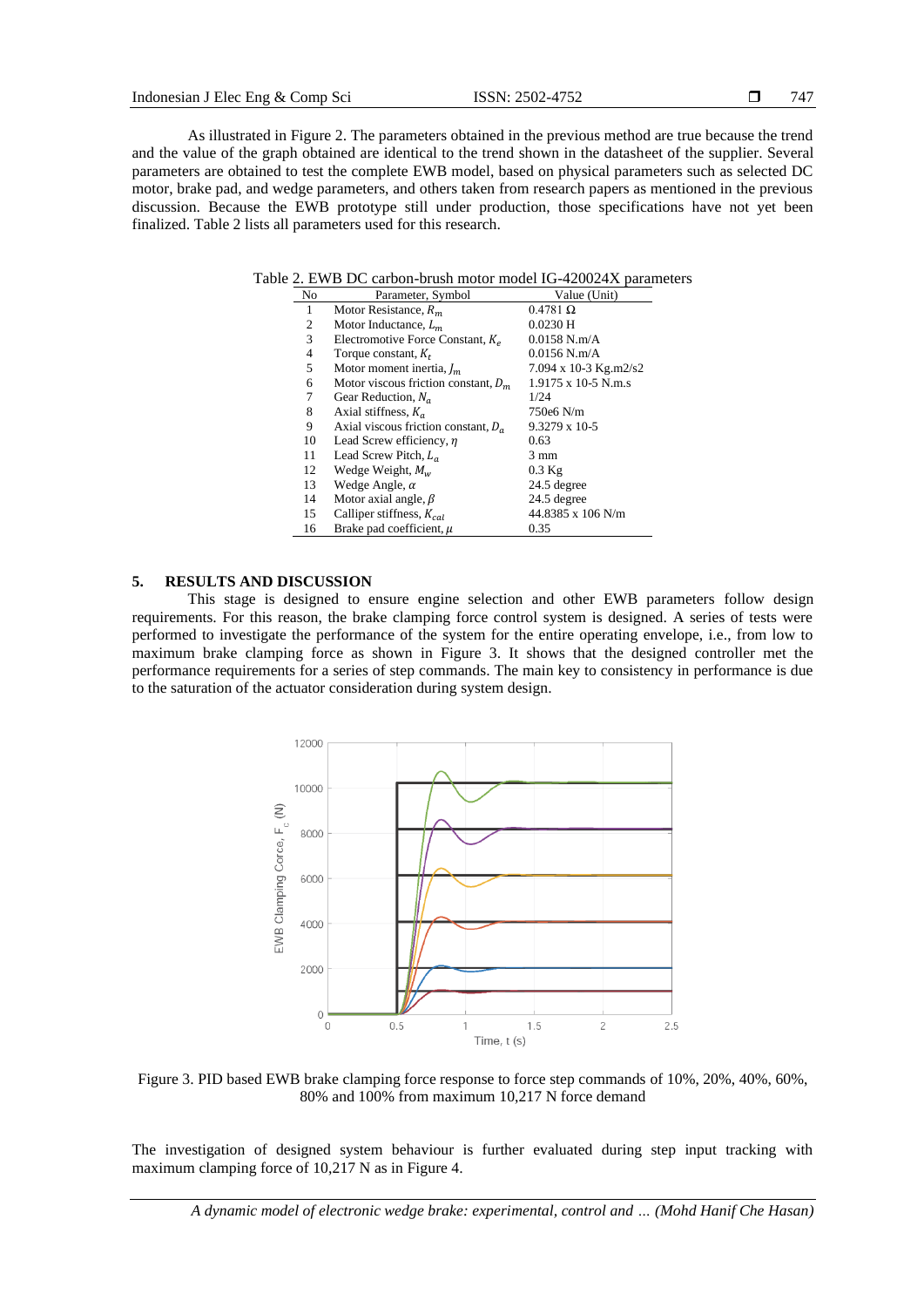As in Figure 4(a), at maximum force demand, the overshoot, rise time and settling time were 5.08 per cent, 0.16 seconds, and 0.70 seconds, respectively, with zero steady state error. Meanwhile the controller working within actuator limit as shown in Figure 4(a) at second axes. The controller output achieves the design specification goal set. It has demonstrated the effectiveness of the engine selection method used earlier. Figure 4(b) shows that the wedge position at a maximum displacement of 0.5 mm at the maximum brake clamping force and the small bit vibration occurs at the wedge before the wedge is settled. The engine angular velocity peak value is also 160.9 rad/s, which is far from a maximum engine speed of 733 rad/s. Furthermore, another 3 states of the EWB model that represent PMDC motor behaviour during closed-loop for maximum braking demand are observed and shown in Figure 5.



Figure 4. System behaviour at maximum demand; (a) clamping force and actuator effort and (b) wedge position and speed states responses

As Figure 5(a), the wedge and motor reaction are almost a similar pattern for both position and speed and can be further investigated. The actuator current present is 9.5 A, as in Figure 5(b) just below the engine level. Note that this simulation does not include travel time from the brake pad resting state until the pad and disc meet each other.



Figure 5. PMDC motor behaviour at maximum demand; (a) Motor angle and angular speed states responses and (b) motor current state response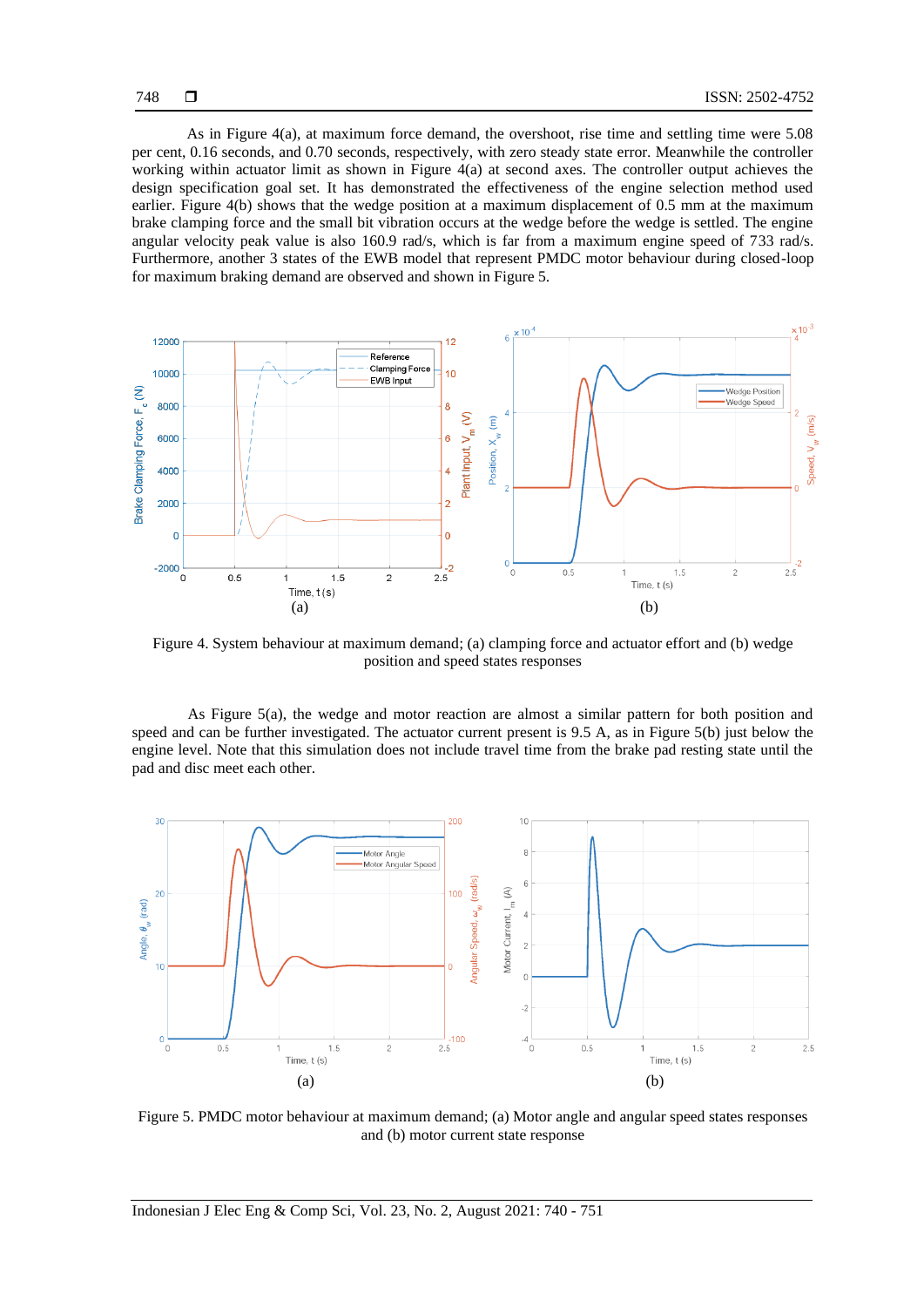#### **6. CONCLUSION**

The mathematical equations for the complete EWB model have been produced and optimized. The model is more compact and simpler compared to the various versions of EWB that researchers have used before. Moreover, it is very flexible so that it can be applied to both well-known designs which are activated and optimized activation versions. The activation angle effect is identified where the EWB brake factor can reach up to 36.7 per cent depending on the selection of the brake pads and wedge angle design. The PMDC drive model used in producing an EWB has been experimentally validated with results that are very similar to the performance datasheets from the manufacturer. Performance analysis for the designed EWB was performed using a PID controller. The results show that the designed model can perform very well in accordance with the requirements of the system.

#### **ACKNOWLEDGEMENTS**

The authors would like to thank Universiti Teknikal Malaysia Melaka (UTeM) for the Short Term Research University Grant PJP/2020/FKM/PP/S01783, and the Faculty of Engineering, Universiti Putra Malaysia (UPM) for providing the facilities and conducive learning environment in conducting the research.

#### **REFERENCES**

- [1] Hartmann, H., Schautt, M., Pascucci, A., and Gombert, B., "eBrake ® The Mechatronic Wedge Brake," *SAE Technical Paper*, pp. 2146-2151, 2002, doi: 10.4271/2002-01-2582.
- [2] Roberts, R., Gombert, B., Hartmann, H., Lange, D., and Schautt, M. "Testing the mechatronic wedge brake," *SAE Technical Paper*, vol. 1, no. 724, 2004. doi: 10.4271/2004-01-2766.
- [3] Ho, L. M., Roberts, R., Hartmann, H., and Gombert, B., "The Electronic Wedge Brake EWB," *SAE Technical Paper*, no. 2006-01–3196, 2006, doi: 10.4271/2006-01-3196.
- [4] Kim, J. G., Kim, M. J., Kim, J. K., and Noh, K. H., "Developing of Electronic Wedge Brake with Cross Wedge," *SAE Technical Paper*, no. 2009-01–0856, 2009, doi: 10.4271/2009-01-0856.
- [5] Ghajari, A. and Kazemi, R., "A New Approach to the Electronic Wedge Brake," *SAE Technical Paper*, no. 2012- 01–1801, 2012, doi: 10.4271/2012-01-1801.
- [6] Abd. Rahman, M. L. H., Hudha, K., Ahmad, F., and Jamaluddin, H., "Design and clamping force modelling of electronic wedge brake system for automotive application," *International Journal of Vehicle Systems Modelling and Testing*, vol. 8, no. 2, pp. 145-156, 2013, doi: 10.1504/IJVSMT.2013.054478.
- [7] Semsey, Á. and Roberts, R., "Simulation in the Development of the Electronic Wedge Brake," *SAE Technical Paper*, no. 2006-01–0298, 2006, doi: 10.4271/2006-01-0298.
- [8] Fox, J., Roberts, R., Baier-Welt, C., Ho, L. M., Lacraru, L., and Gombert, B., "Modeling and Control of a Single Motor Electronic Wedge Brake," *SAE Technical Paper*, no. 2007-01–0866, 2007, doi: 10.4271/2007-01-0866.
- [9] Emam, M. A. A., Emam, A. S., El-Demerdash, S. M., M. Shaban, and S., Mahmoud, M. A., "Performance of Automotive Self Reinforcement Brake System," *Journal of Mechanical Engineering*, vol. 1, no. 1, pp. 4-10, 2012.
- [10] Cheon, J., "Single Motor Electronic Wedge Brake System Locking Parking Force," U. S. Patent DE 10 2007 053 922 A1, Apr. 02, 2012.
- [11] Jo, C.-H., Lee, S.-M., Song, H.-L., Cho, Y.-S., Kim, I., Hyun, D.-Y., and Kim, H.-S., "Design and control of an upper-wedge-type electronic brake," *Proceedings of the Institution of Mechanical Engineers, Part D: Journal of Automobile Engineering*, vol. 224, no. 11, 2010, pp. 1393-1405, doi: 10.1243/09544070JAUTO1268.
- [12] Yu, L., Chang, J., and Zheng, S., "Proof-of-Concept Design of Electronic Wedge Brake with Multi-Rollers," *Proceedings of the ASME 2017 International Design Engineering Technical Conferences and Computers and Information in Engineering Conference IDETC/CIE 2017*, American Society of Mechanical Engineers, Ohio, 2017, doi: 10.1115/DETC2017-68103.
- [13] Shin, D. H., Lee, S., Jeong, C. P., Kwon, O. S., Park, T. S., Jin, S. H., Ban, D. H., and Yang, S. H, "Analytic approaches for keeping high braking efficiency and clamping efficiency of electro wedge brakes," *International Journal of Precision Engineering and Manufacturing*, vol. 16, no. 7, pp. 1609-1615, 2015, doi: 10.1007/s12541-015-0211-1.
- [14] Han, K., Huh, K., Chun, J., Kim, M., and Kim, J., "Design Of Hardware Architecture And Control Algorithm For The Electronic Wedge Brake," *Proceedings of the ASME 2010 Dynamic Systems and Control Conference DSCC2010*, ASME, Cambridge, Massachusetts, USA, 2010, pp. 1-6, doi: 10.1115/DSCC2010-4115.
- [15] Cheon, J. S., "Brake By Wire System Configuration and Functions using Front EWB (Electric Wedge Brake) and Rear EMB (Electro-Mechanical Brake) Actuators," *SAE Technical Paper*, no. 2010-01–1708. 2010, doi: 10.4271/2010-01-1708.
- [16] Gombert, B. D. M., Schautt, M., and Roberts, R. P., "The Development of Alternative Brake Systems," *Encyclopedia of Automotive Engineering*, Chichester, UK: John Wiley & Sons, Ltd, pp. 1-11, 2014, doi: 10.1002/9781118354179.auto025.
- [17] Shin, D. H. and An, J. N., "Study of Stiffness Design of Caliper for Reducing the Weight of an Electro Wedge Brake," *Applied Mechanics and Materials*, vol. 138-139, pp. 159-162, 2011, doi: 10.4028/www.scientific.net/AMM.138-139.159.
- [18] Said Jneid, M. and Joukhadar, A., "LQR-Based Control of a Single Motor Electronic Wedge Brake EWB for Automotive Brake-By-Wire System," *Soft Computing and Electrical Engineering*, vol. 1, no. 1, pp. 12-35, 2019.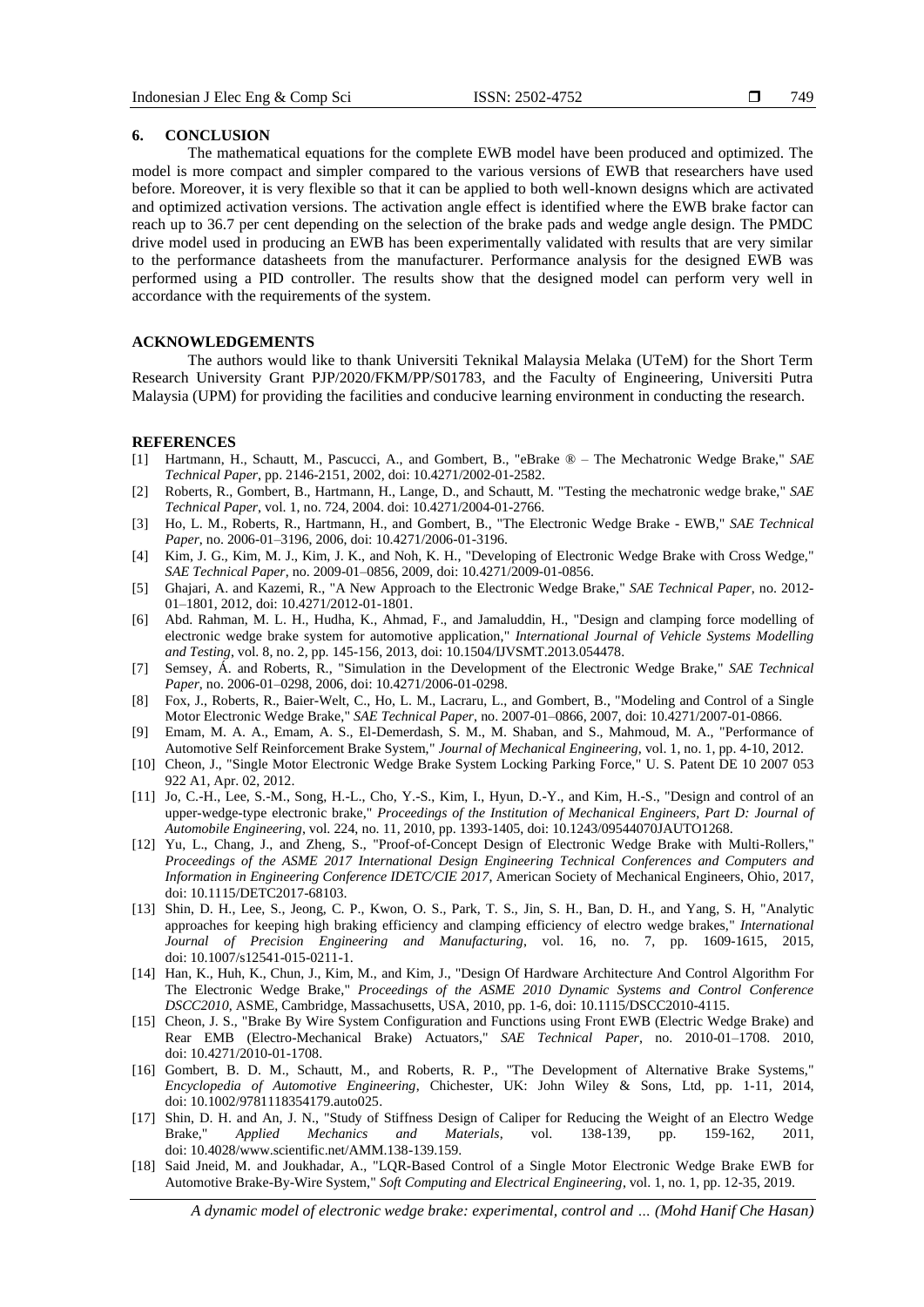- [19] Ahmad, F., Hudha, K., Mazlan, S. A., Jamaluddin, H., Aparow, V. R., and Yunos, M. M., "Simulation and experimental investigation of vehicle braking system employing a fixed caliper based electronic wedge brake," *Simulation*, vol. 94, no. 4, pp. 327-340, 2018, doi: 10.1177/0037549717733805.
- [20] Ahmad, F., Hudha, K., Mazlan, S. A., Jamaluddin, H., Zamzuri, H., Kadir, Z. A., and Aparow, V. R., "Modelling and control of a fixed calliper-based electronic wedge brake," *Journal of Mechanical Engineering*, vol. 63, no. 3, pp. 181-190, 2017, doi: 10.5545/sv-jme.2016.3508.
- [21] Schoukens, J. and Pintelon, R., "Identification of Linear Systems : A Practical Guideline to Accurate Modeling (1st ed.)," P*ergamon Press, Britain*, 2014.
- [22] Hwang, Y. and Choi, S. B., "Robust control of electronic wedge brake with adaptive pad friction estimation," *International Journal of Vehicle Design*, vol. 62, no. 2/3/4, p. 165, 2013, doi: 10.1504/IJVD.2013.052709.
- [23] Balogh, L., Stréli, T., Németh, H., and Palkovics, L., "Modelling and simulating of self-energizing brake system," *Vehicle System Dynamics*, vol. 44, no. sup1, pp. 368-377, 2006, doi: 10.1080/00423110600872267.
- [24] Ghazaly, N. M., "A Preliminary Experimental Investigation of a New Wedge Disc Brake," *International Journal of Engineering Research and Applications*, vol. 3, no. 6, pp. 735-744, 2013.
- [25] Ghazaly, N. M., Makrahy, M. M., Gwwad, K. A. A. E., Mahmoud, K. R., and Tawwab, A. M. A. E., "Experimental Evaluation of an Empirical Model for Wedge Disc Brake using Box-Behnken Design," *International Journal of Vehicle Structures and Systems*, vol. 6, no. 3, pp. 58-63, 2014, doi: 10.4273/ijvss.6.3.03.
- [26] Han, K.; Huh, K., and Kim, M. "Modeling and control of an electronic wedge brake," *Proceedings of the Institution of Mechanical Engineers, Part C: Journal of Mechanical Engineering Science*, vol. 226, no. 10, 2012, pp. 2440–2455, doi: 10.1177/0954406211435584.
- [27] Roberts, R., Schautt, M., Hartmann, H., and Gombert, B., "Modelling and Validation of the Mechatronic Wedge Brake," *SAE International*, no. 724, 2003, doi: 10.4271/2003-01-3331.
- [28] Wang, J., Zhang, Y., Yang, N., Song, D., and Wang, Q., "Parameters design and braking efficiency analysis of a hydraulic self-energizing wedge disc brake," *International Journal of Precision Engineering and Manufacturing*, vol. 18, no. 10, pp. 1409-1418, 2017, doi: 10.1007/s12541-017-0168-3.
- [29] Park, H. and Choi, S. B. "Development of a Sensorless Control Method for a Self-Energizing Brake System Using Noncircular Gears," *IEEE Transactions on Control Systems Technology*, vol. 21, no. 4, pp. 1328-1339, 2013, doi: 10.1109/TCST.2012.2204750.
- [30] Che Hasan, M. H., Khair Hassan, M., Ahmad, F., and Marhaban, M. H., "Modelling and Design of Optimized Electronic Wedge Brake," *2019 IEEE International Conference on Automatic Control and Intelligent Systems (I2CACIS)*, IEEE, Shah Alam, 2019, pp. 189-193, doi: 10.1109/I2CACIS.2019.8825045.
- [31] Alkhafaji, F. S. M., Wan Hasan, W. Z., Isa, M. M., and Sulaiman, N., "A response time reduction for DC motor controller using SISO technique," *Indonesian Journal of Electrical Engineering and Computer Science*, vol. 17, no. 2, pp. 895-906, 2019, doi: 10.11591/ijeecs.v17.i2.pp895-906.
- [32] Sultan, G. A. and Jarjes, M. K., "Optimal PID controller design using artificial bee colony algorithm for robot arm," *Indonesian Journal of Electrical Engineering and Computer Science*, vol. 21, no. 1, pp. 84-91, 2021, doi: 10.11591/ijeecs.v21.i1.pp84-91.

# **BIOGRAPHIES OF AUTHORS**



**Mohd Hanif Che Hasan** was born in Kelantan, Malaysia. He received the B.Eng. degree in electrical engineering (mechatronic) from the Universiti Teknologi Malaysia (UTM), Skudai, Johor, Malaysia in 2003, and the M.Eng. degree in electrical - mechatronics and automatic control from the same university in 2013. He is currently pursuing the Ph.D. degree in control system engineering at the Universiti Putra Malaysia (UPM), Serdang, Selangor, Malaysia. From 2003 to 2007, he was an engineer with the Mitsubishi Electric (M) Sdn. Bhd. Since 2007, he joins Universiti Teknikal Malaysia Melaka (UTeM), Malaysia as academic staff. His current research interests include applied control system, image processing, SCADA, computer-based system, microcontroller, and PLC based application.



**Mohd. Khair Hassan** was born in Malacca, Malaysia. He received the B.Eng. degree in electrical and electronic engineering from the University of Portsmouth, U.K., in 1998, the M.Eng. degree in electrical engineering from Universiti Teknologi Malaysia (UTM), Skudai, Johor, Malaysia, in 2001, and the Ph.D. degree in automotive from Universiti Putra Malaysia (UPM), Serdang, Selangor, Malaysia, in 2011. He is currently an Associate Professor with the Department of Electrical and Electronic Engineering, UPM. His area of interests includes control system, automotive control, electric vehicle, and AI applications. Currently, his focuses are on x-by-wire technology and optimal strategy for energy consumption in electric vehicle. Dr. M.K. Hassan is a Professional Engineer registered under Board of Engineers Malaysia, a Corporate Member of the Institution of Engineers Malaysia, and a member of the Society of Automotive Engineers